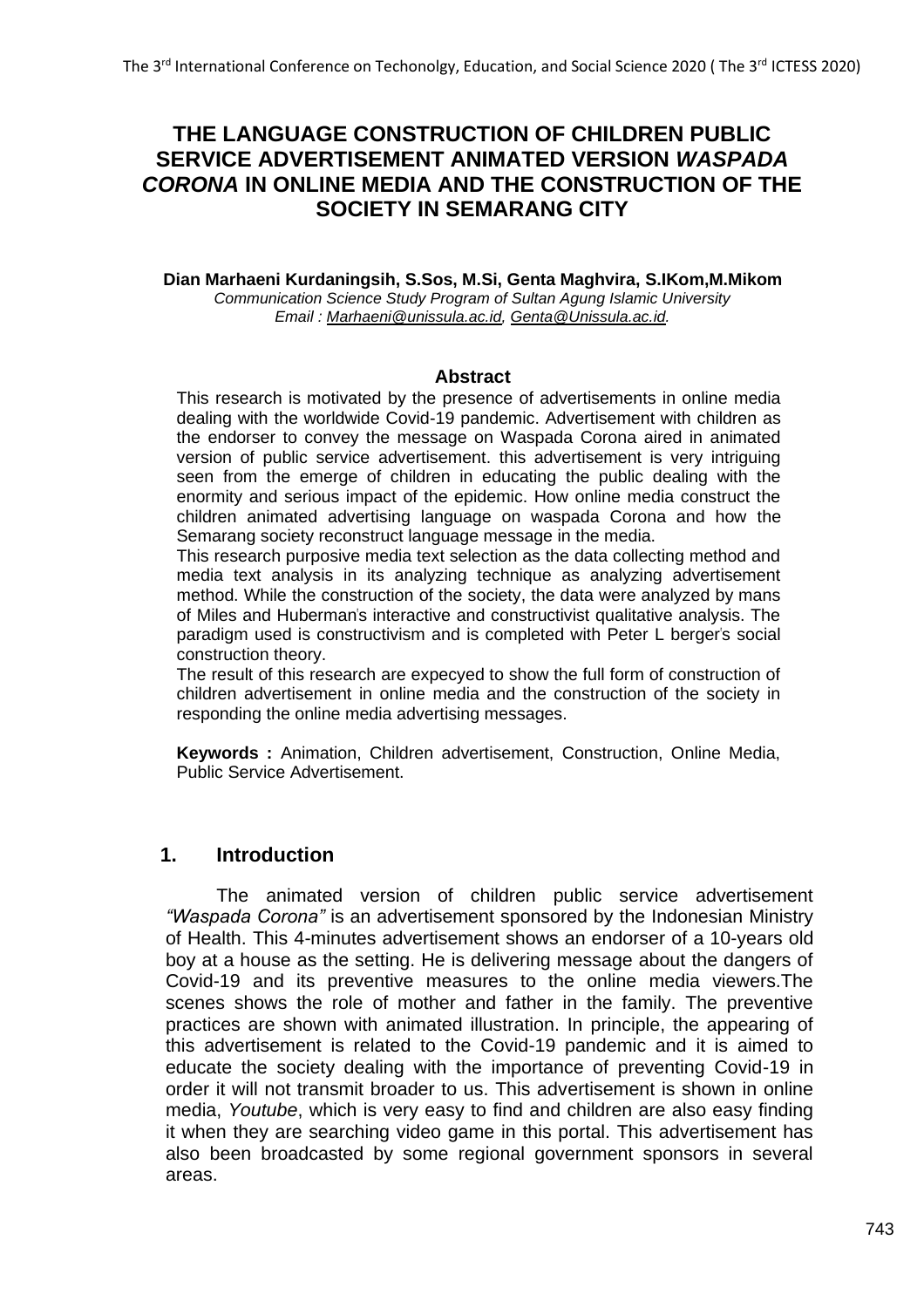The advertising language used is by choosing simple words and sentences. The style in delivering is also identical, the style commonly used addressed to children, for example persuasive accent, raising intonation but not high intonation. The following picture is the excerpt of the advertisement storyboard.



Figure 1: Story board Episode Public Service Advertisement *Waspada Corona*

Public service advertisement in online media have been appearing since the beginning of the Covid-19 pandemic worldwide. According to the purpose, advertisement is divided into several type. One of them is understanding the advertisement purpose of the care function, namely the commercial function. Furturmore, based on its purpose, advertisement is divided into two, they are commercial advertisement and public service advertisement. Commercial advertisement is advertisement in which the primary purpose is to deliver profit sales messages, for example advertisemenet of a product or services and corporate advertisement. Whereas, one of the type of non-commercial advertisement is public service advertisement.

Public service advertisement is advertisement which aim at conveying social messages. This advertisement is usually sponsored by governments, social institutions and NGOs. The purpose of public service advertisement is to create knowledgeable awareness, build attitude and motivate behavior. The example of public service advertisements are general election ads, advertisement *Berani Melapor* from Indonesian"s Corrupation Eradication Commission, advertisement *Waspada Corona* from the Indonesian Ministry of Health.

Companies producing commercial products also create public service advertisements with the aim at Corporate Social Responsibility (CSR). For example, a cigarete advertisement with very creative message to maintain health by reducing smoking. There are also tea advertisement with the special message, not to drink tea after having meal.

Dealing with the Covid-19 pandemic, Indonesian government trigger some organization which concerened in conducting the socialization by educating the society to avoid the virus. Indonesian Ministry of Health is the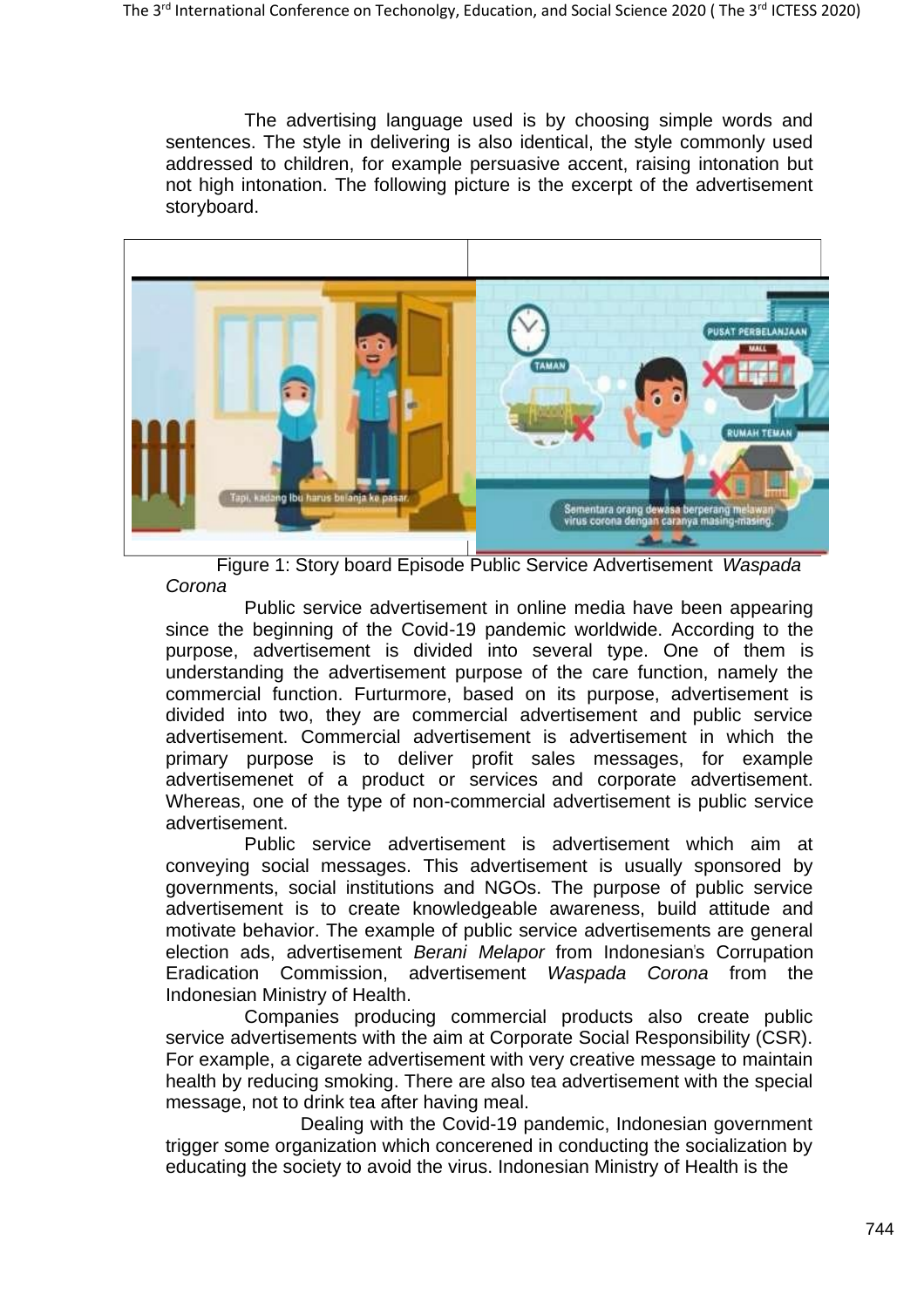government"s right hand man. It was appointed to be most responsible for all the efforts to maintain the health of the entire nation. One of the way is to educate the society using online media by creating public service advertisement. There are several public service advertisements created and socialized through various media, like radio, television and online media. The public service advertisements are also created in several type, one of them is animation. Moreover, children are chosen as the endorsers. Uniquely, in choosing the language, message delivered, word choice, sentence structure and style in delivering in the advertisement, it has different language taste.

This version of advertisement is very interesting, moreover the advertisement is presented in an animated version and it uses children endorser to convey the information. Public service advertisements are generaly delivered by adult endorser, because the nature of the advertisement is serious. Public service advertisements are the representative of the government that must maintain the informarion credibility. This is the particular uniqness, there is something different. This public service advertisement is specific.

Another uniqueness of the advertisement is also displayed with the animated version. Animation is identical to children because they will like its attractive visual form very much. Advertisement put the children as the target. This is difference, children are shown as endorsers and it is presented in animation form.

Covid-19 pandemic is a worldwide global pandemic and the most frightened epidemic. This powerful virus is proven to be the most deadly virus and it can kill everybody indiscriminately even doctors and other health workers. Covid-19 is a very dangerous because the world now shows a very serious condition caused by the virus.

The latest data of Covid-19 victims worldwide on April 18<sup>th</sup> 2020.

Penulis Gloria Selyvani Putri I Editor. Gloria Setyvani Putri

KOMPAS.com - Jurniah pasien kasus corona di dunia, hingga Sabtu (18/4/2020) роки 17.23 WiB mencapai 2.261.425 каких.

Dalam rentang waktu kurang dari 24 jam, jumlah kasus terkonfirmasi bertambah lebih dari 69.000 kasus.

Pasalnya, pada Jumat (17/4/2020) pukul 16.09 WIB, kasus terkonfirmasi mencapai 2.192.187 kasus.

Dari 2.26 juta orang yang positif terinfeksi Covid-19, 154.734 pasien meninggal dunia dan 579.212 dinyatakan sembuh.

Terdapat 210 negara dan wilayah di seluruh dunia yang telah melaporkan Covid-19

Selain itu, pandens juga menyebar di dus transportasi angkut Internasional, yakni Diamond Princess yang bersandar di Yokohama, Jepang dan Kapal pesiar MS Zaandam Holland America

The data of Covid-19 victims in Indonesia on April 18<sup>th</sup> 2020.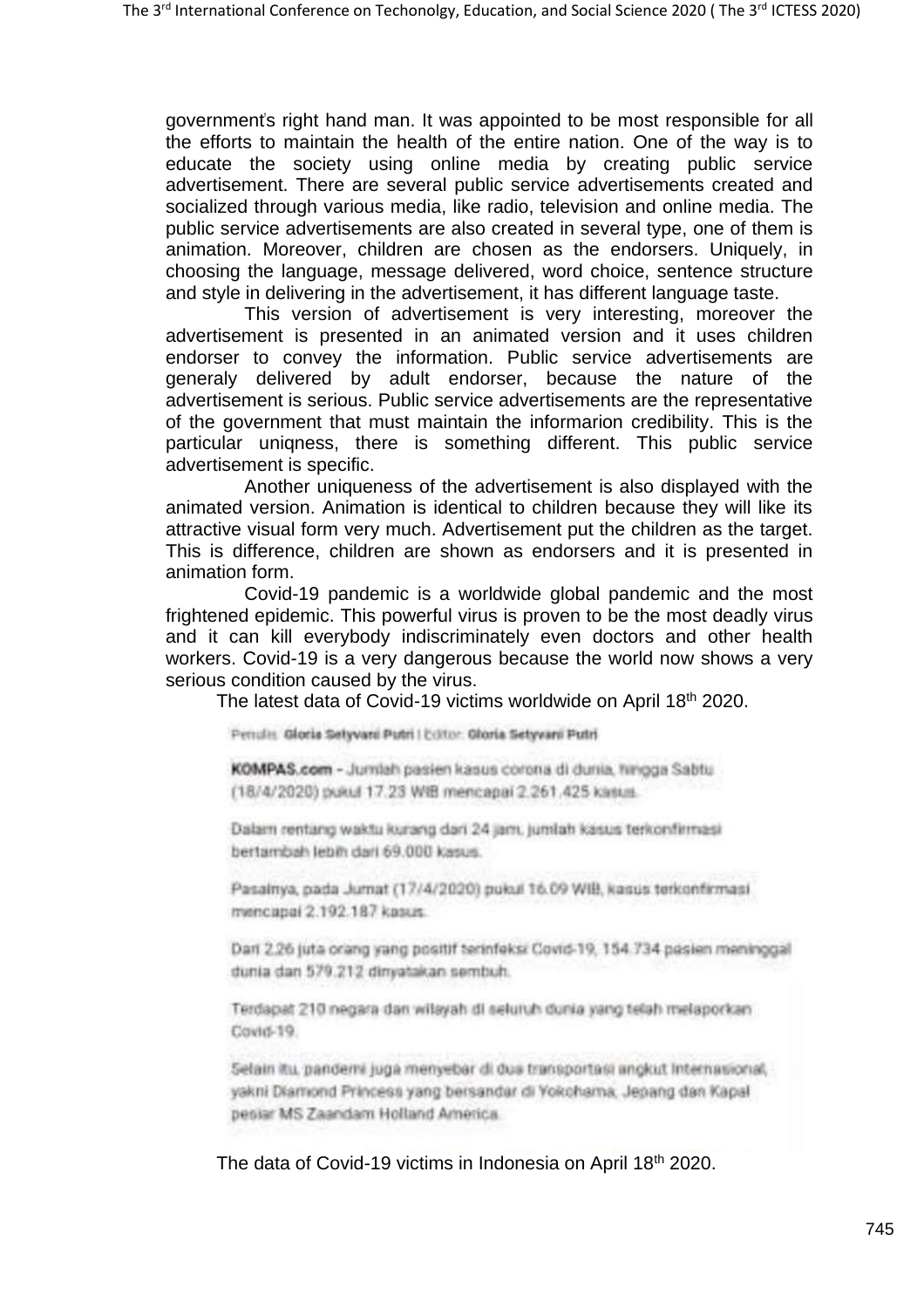

There is an interesting thing in Indonesia, a country included as the top 4 country in the world with population around 268 million people supported with a reliable ministry of health, it must educate the society with children animated character as a messanger of *Waspada Corona*. Eventhough the purpose of the advertisement is to put the target on children, can the children understand the message? How the society reconstruct the language of the online media advertisement messages. How the media reconstruct the language of children's message in the public service advertisement?

Advertisement construction is undertood from the meaning of the media construction. Media construction with all aspects has significant influence towards the social construction and it become a reality in a society. The mass media has been influential in building people"s perspective on how to view the universe from their perspective. Mass media is also deeply influencing human life, especially in behavior pattern in responding to media messages.

The construction of social reality is the foundation or basic undestanding that give a background on people having unique point of view of the world and mass media has almost dominating role in forming human view of the world. It can be said that subjective element becomes important because the construction of reality accept individual perspective differences in looking at something. Likewise in viewing the media content or the media itself because the media and the content are a complete unity.

Research on advertisement and society construction has been conducted by previous researcher that highlight the construction of the children"s intelegence reality where dairy milk product advertisement has constructed the society that drinking certain milk will make children become the champion, super, and excellent in learning and achieving goals ( Rahman Asri, 2018. 43-65). As for the television, a research on the construction of women;s body shape in Television commercial on diet milk product, The result showed that the construction of lifestyle and women appearance, women are energic and became career women (Endah Muwarni, 2010, 16- 117).

The novelty of this research is showing the novelty in animated advertisement as the medium for public service advertisement. The elements of language construction in online media is seen by looking at the nature of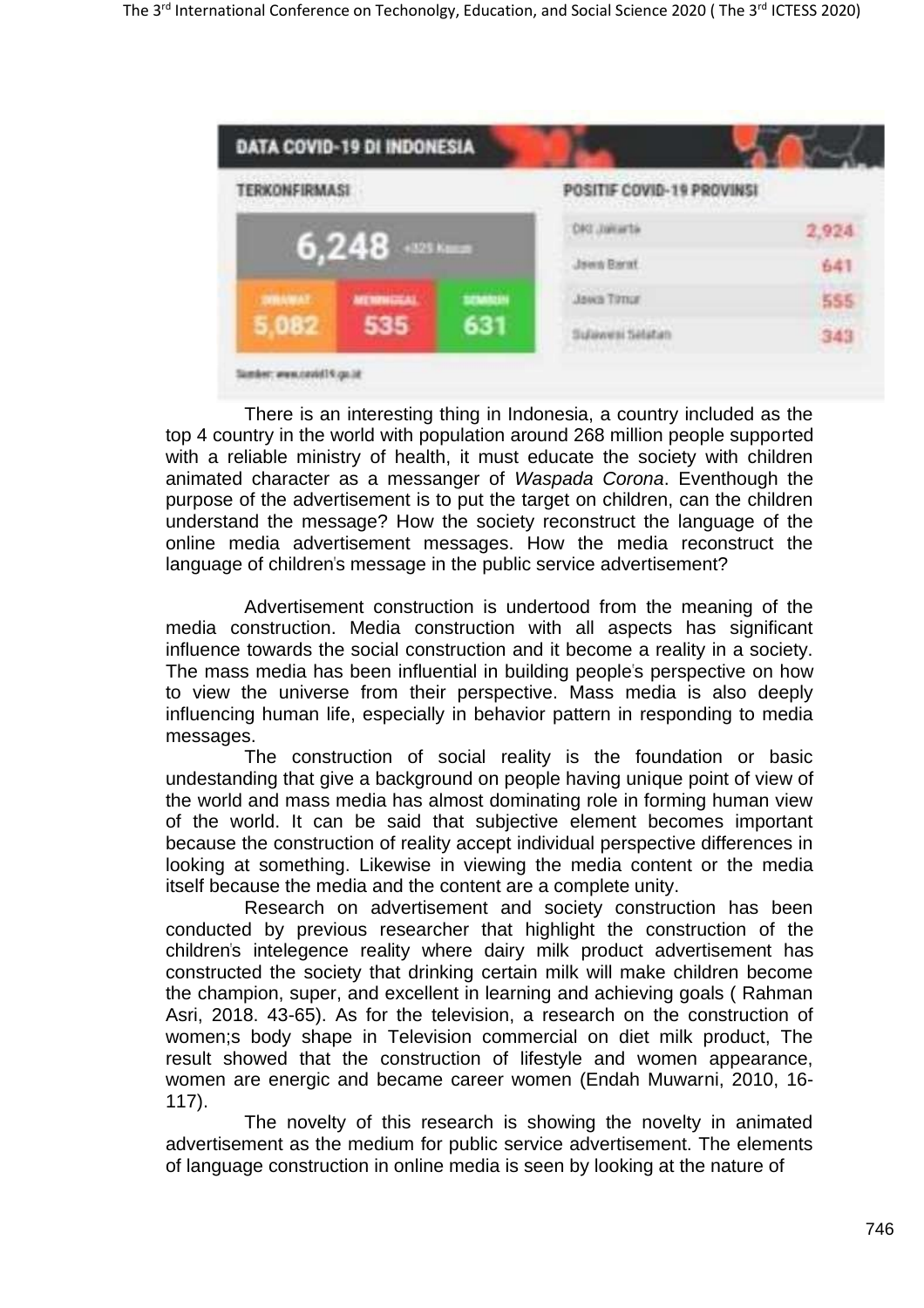the online media and its global nature. Online media advertisement as a new media shows a newness compared to the television as public servise advertisement.

### **2. Literature Review**

### *2.1. Knowledge and Legitimacy*

Petel L Berger stated that meaning is legitimacy. Legitimacy is socially objectified knowledge that act to explain and justify a social order (Berger, 1991, 36). Legitimacy is a meaning objectivation and it is a knowledge that has cognitive and normative dimensions because it involves not only explanations but also moral values. In a fundamental sense, Legitimacy is pearching what should be or happened. Berger shows the example, it is kinship norms (Beger, 1991: 37). In social life, it is said that it is wrong or even sinful if it violates the social norms, for example it is too intimate to dicuss with the members of the opposite gender, especially those who are not his/her *Mahram.*

Sociologically, understanding meaning requires a statement of reality and knowledge. These two statements form the core of Berger's thought, namely social construction theory. "Reality" is a quality in a phenomena that have excistence (being) which do not depend on the excistence of individual. "Knowledge" is the certainty that phenomena are real and they have specific characteristics. "Reality" is the result of the externalization of the human internalization and objectification of knowledge. Externalization is influenced by its stock of knowledge.

Social reserve of knowledge is the accumulation of common sense knowledge. Common sense is knowledge shared by individual along with other individual in a normal routine activities and it has been clear by itself in everyday life (Berger, 1991: 34).

### *2.2. The Basic knowledge in daily life*

Daily life has saved and provide reality, as well as knowledge that guide behavior in daily activities. Daily life shows objective reality interpreted by individual or had objective meaning. On the other side, daily life is a world that comes from individual thoughts and actions. It is maintained as a "reality" by those thoughts and actions. These knowledge base are obtained through the objectivation of subjective processes (of meaning) that build intersubjective world of common sense (Berger, 1991:29). Common sense knowledge is knowledge shared (by individuals with other individuals) in daily routine activities.

Daily life reality is taken of granted, although sometimes it is forced but it is rarely questioned. Moreover it is demanded its excistance, for example, the excistance of Islamic university in Sultan Agung Islamic University which has been implemented Islamic learing Society Policy for a long time, the preparation of Islamic time, *Thoharoh,* and Islamic dress for the academic community. The policy may not all be approved by the members of the organization which include the lecturers and students. Since it has been implemented for years, the new academic community never questioning it. Unless they have important cases that can shake the excistance of the policy.

In principle, daily life reality is a unique reality and individual is impossible to ignore it, while the totality is ordered, bounded and structured by the space, time and objects that follow (Samuel in Aimie, 2016: 5). Besides, the reality of daily life is filled with the subjectivation it also contained significance. Significance or the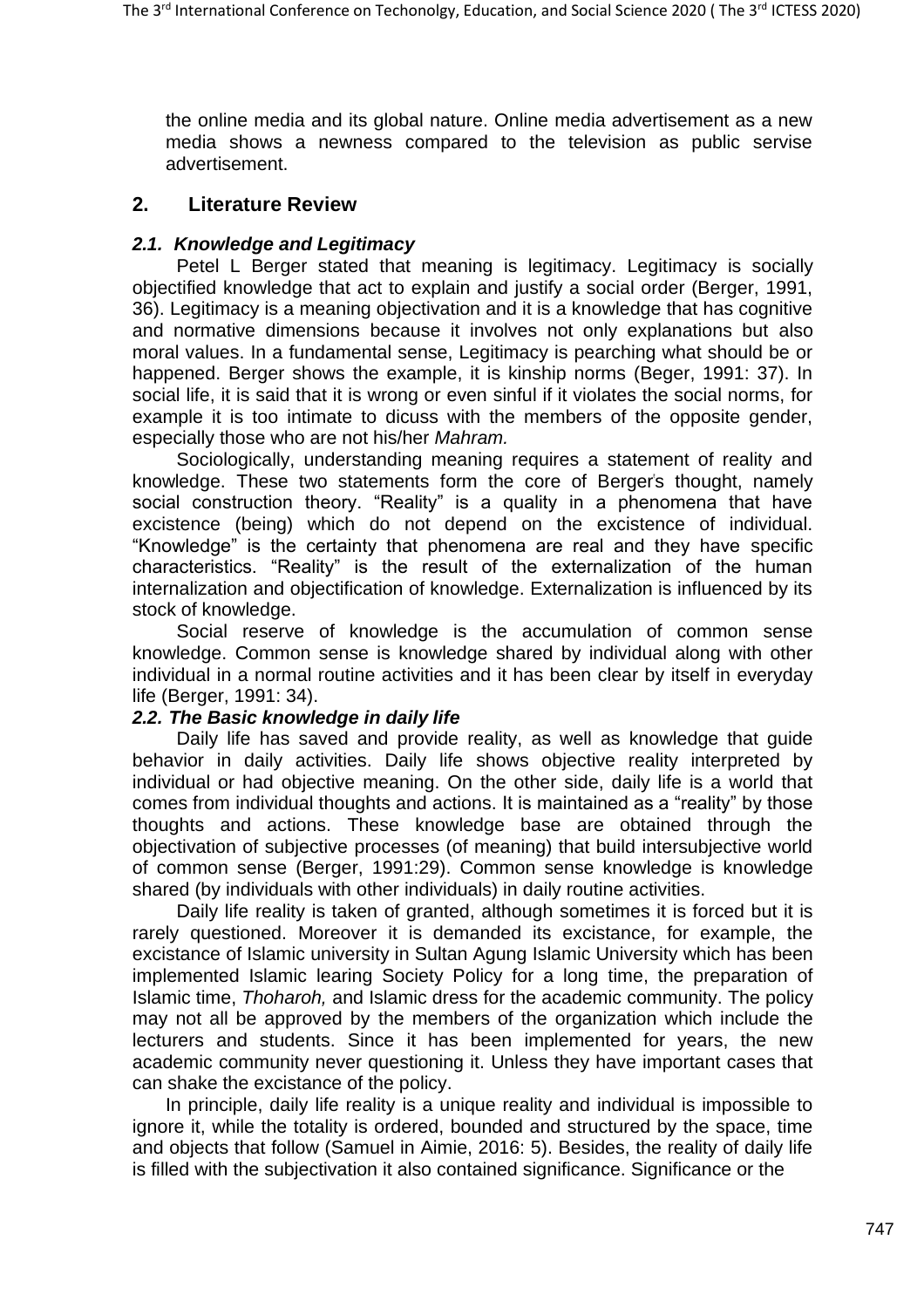making of signs by human are specific objectivation which already has an intersubjective meaning that sometimes it has no limitation between the meaning of subjectivation and significance. The sign system includes a signature system, a patterned body motion system, a sign system of various material artifacts and other (Aimie, 2016: 5).

Language is as a voice sign syatem. In everyday life, language is the most important sign system. The past objective language reality can be passed down from generation to generation. Language also makes it possible to transfer values into the future. Language is able to bring reality into a face to face situation (Aimie, 2016: 6) for example, as a Javanese, a young man who is also a university student, has never seen a puppet show directly. While the puppet themselves are attractive Javanese dance performance that most preferred by the people in the world. With the language of the puppet stories, puppet images and visualizations in motion can be told for generations.

Human live in a society bouded by norms and values to maintain the harmony of the social life. The values created from the result of human-cultured interaction which are called social order. Berger stated that social order is a continuous outpouring of human selfhood into the worldm whether physical or mental in nature (Berger, 1991, 4). The core and the continuous process are called as social order. Today, social boundary in society have been influenced by ethical factors, namely eligious rule. In Indonesia, the framework of religious thought has dominated the order of life for the past twenty years. How a young woman can be said as good in Islam if she applies Islamic dress. A man is good if he has been praying five times a day although in reality and in some cases it is not necessarily.

Society as objective reality implies an organized life with institusionalization start with an externalization process that is repetitive so that the pattern is seen and understood and agreed upon together so that it produce habit. Habit give deposition and tradition which will be passed down from generation to generation through language.

At the media level, mass media construct institution through the content of the event. Advertising is a part of the event content. In constructing advertisements, the media do not work alone but they are assisted by creative advertising people who also contribute to the construction of the advertisement. For creative people, in creating advertisement they still rely on the professionalism, namely creativity. A work for constructivist is not free of value. Viewers, in this case the community, are very legitimate to build new construction of content from the mass media.

As an example, soap advertisement main purpose is to convey commercial messages. The viewers are able to reconstruct the message into something beyond reason and the will of the product owner and advertisement creator. Soy sauce advertisements are constructed to build a celicious and pure image of soy sauce, but the society recinstruct the advertisement carrying the value of harmonious family.

Social construction theory is also proposed by Delia. In his discussion, Jesse Delia, in constructivist research, they relate our ability to communicate effectively with our mental construction. The level of our cognitive complexity, they way we process information, and the way we form the impression of others. Theorists then describe the advantages of compiling a person-centered message that is designed to be achieved with several goals (Griffin, 2019 :168). It is known as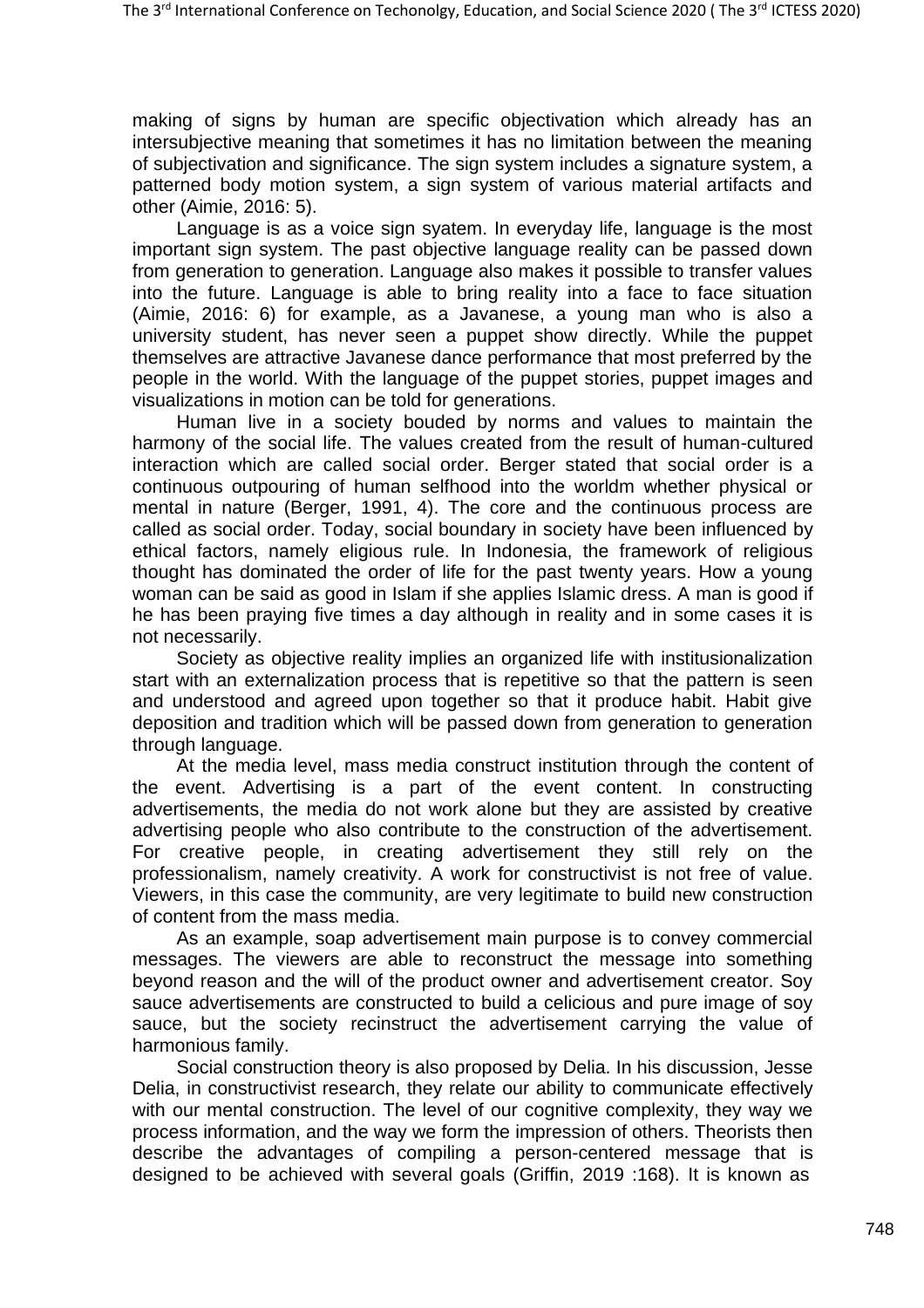relationship development. Human need to think about our close relationships, our personal relationships, whether strong, often experience a variety of dependencies. And it lasted long time. Including positive ties-usually romantic, friends, and family. Intimacy can give pleasure, trust, share respect, mutual assistance and spontaneity. The question is how we develop close relationship?

One of the experimental approach is proposed by humanistic psychologist, Carl Roger. Roger described three condition that are necessary and sufficient for relationship growth. When a patner feels (1) congruence; (2) positive things without condition; and 93) understanding emphaty with each other. They can and will approach. Congruence is a match or conformity between individual's inner feeling and external appearance. Congruent people are genuine, real, integrated, whole, translapent. People who do not like to try to impress, play a role, put up a front, hide behind a facade(Griffin, 2019 :168).

Constructivism builds communication theory. Constructivism is used as the basis for how human create the order of knowledge functioned in pragmatic life, making phenomena understood in various ways and how knowledge brings humans to make life. Constructivism teaches knowledge as a product of symbolic interaction from various social groups. Reality is social construction, as a product of groups and cultural life( Peter l Berger in Santana , 2017:85).

Viewed from Islamic value, every communication action is a reflection of Islamic value. In Islam it is called Akhlaq. Human akhlaq is reflected through behavior and action. Communication and all action in it are part of Islam. Rachmat showed an analogy about the content of the scriptures mentioned as science. The example of questions about the world. Is doomsday scientific? Judgemment day is scientific because it contains all the theories of the truth of that science. The doomsday phenomenon is not only a metaphysical truth, but it also cotain truth, correspondence, concistency and pragmatic. Muslim believe in two types of doomsday, namely the big (kubro) and the small (Sughro) doomsday. (Rachmat Kriyantono, 2019:1-2)

A small apocalypse, namely death ( Surah Al Hijr, 15: 5, 99: An-Nahl: 70) or no creature that lives forever because every souls will feel dead (Surah Al-Anbiya", 21" 34-35; Al-"Ankabut, 29: 57) and humans were created and killed (Surah Al-Hajj, 22: 5-6),natural disaster or calamities such as the distruction of the previous people, namely Noah, "Ad, Samud and others( Surah Ibrahim, 14:9; Al-Furgan, 25: 35-40; Asy-Syu'ara', 10-190)are a correspondence (real proof) with verses about doomsday and it has concistency between verses about the truth of doomsday (like surah 14:21:people are gathered in Mahsyar; Surah 15: 85:Doomsday is come surah An-Nahl: 27-34; Al-Isra" 17: 13-15 dan Al-Kahf: 49 concerning the opening of records of the human behavior in open in the doomsday to be counted; surah Al-hajj, 22: 1-17: telling the evidence of the truth of the Judgement day, Al-Qiyamah, 75: 1-40: telling about the story of what will happen to human on the judgemnet day, Al-Qari'ah, 101: 1-11 telling about the process of resurrection; AI-"Ankabut, 29:5 about the end of the world is the time of meering Allah and it must come); We created you from the land and to him we will return to be buried and from it we will raise you up at another time (Surah Thaha: 55). ( Rachmat Kriyantono, 2019: 2)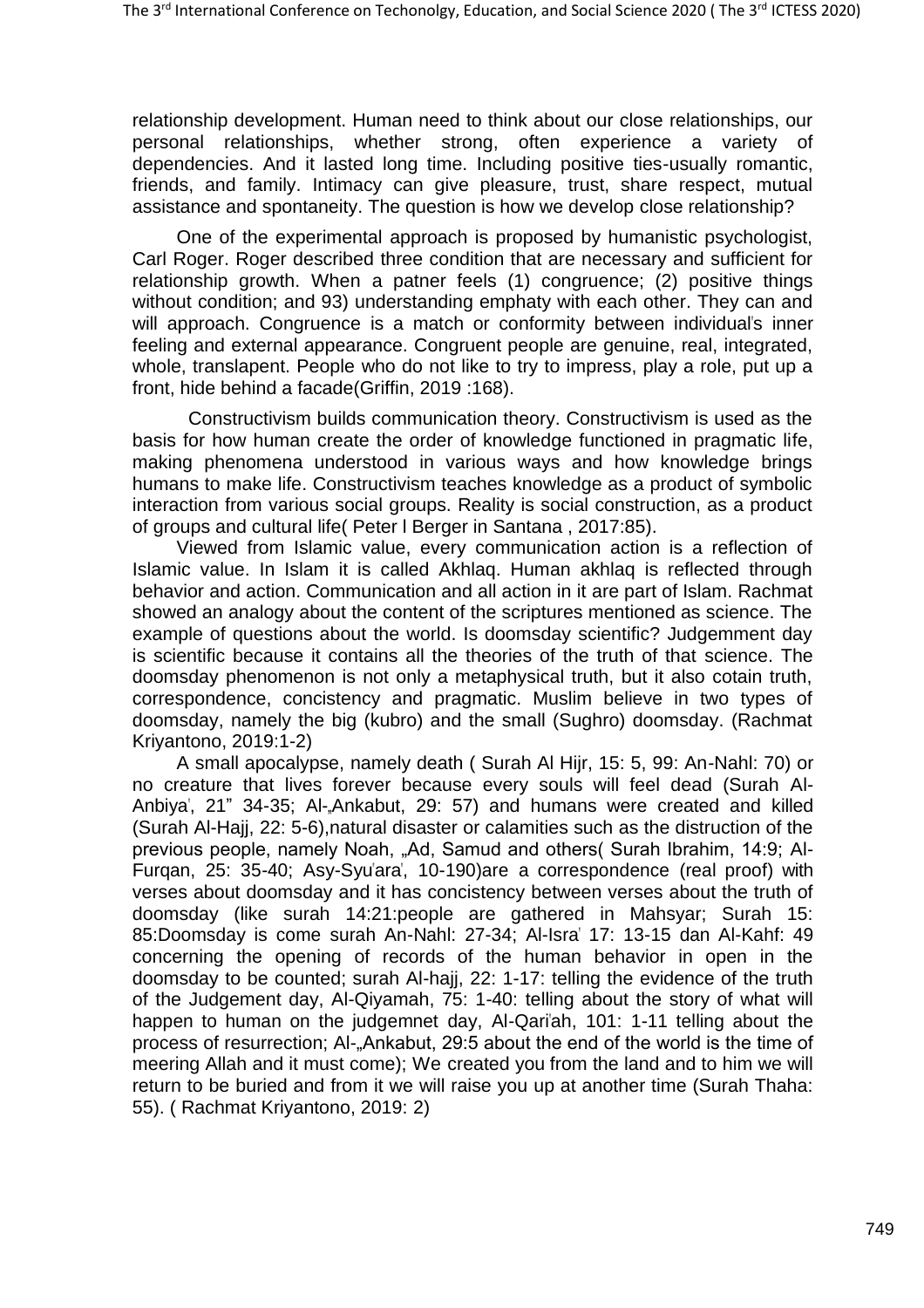# **3. Research Methods**

### **3.1. Informans and Documens**

The most important data or information to be collected and studied in this research is qualitative data. Informans were selected in detail according to the purpose of the study. The advertisement is selected based on the criteria that have met the problems, objectives and analysis of the research. Primary data were obtained from several data sources and type od data sourcheswhich include:

Primary data.

Primary data n this research were obtained from:

- 1) Advertisement documents
- 2) Informants or interviewees, the informan is choosen based on several criteria, educated and watching advertisements.

### Secondary data

Secondary data i this research were obtain from:

- 1) Documents, supporting reference from the media research institute in Indonesia.
- 2) Archeives and supporting documents from external sources.

### *3.2. Sampling Technique*

Qualitative research tends to use selective sampling techniques. It is done based on the theoretical concepts used, researchers" personal curiousity, empirical characteristics, etc. Therefore, it used purposive sampling or criterion basen selection Goetz & LaComte in Sutopo, 2002, p.185). In this case, the researcher will choose the informant who is considered as the most knowledgeable, so that the possibility of the informant's choice can develop according to the needs and stability of the researcher in obtaining the data (Patton in Sutopo, 2002, p.185). This sampling is more likely to be the internal sampling ( Bogdan & Biklen in Sutopo, 2002, p.185) which give opportunity that decisions can be taken once the researcher has a general thought that arises about what is being learned, to whom will speak, when the right time to have observation or time sampling and also the number of documents examined.

### **3.3. Instrumen**

### **3.3.1. In-depth interview**

The interview is flexible and open, unstructured questions, not in a formal situation, can be done repeatedly on the same informant ( Patton in Sutopo, 2002, p.184). The questioned raised can be more focused so the information gathered is more detailed and in-depth. The flexibility will be able to obtain the honesty of the informant in providing true information.

### *3.3.2. Direct Observation*

Observation in this qualitative research will be conducted by direct observation in which the researcher chooses direct observation to play the passive role (Spradley, in Sutopo, 2002, p.185). The observation is done by visiting the events, the presence of the researcher will show the passive role, because the presence as a stranger will be clearly known to be observed adn it influence on what is observed ( Sutopo, 2002, p.65). The direct observation will be carried out informally ( Sutopo, 2002, p.66). Direct observation aimed to directly observe a variety of group member interaction activities in traditional groups.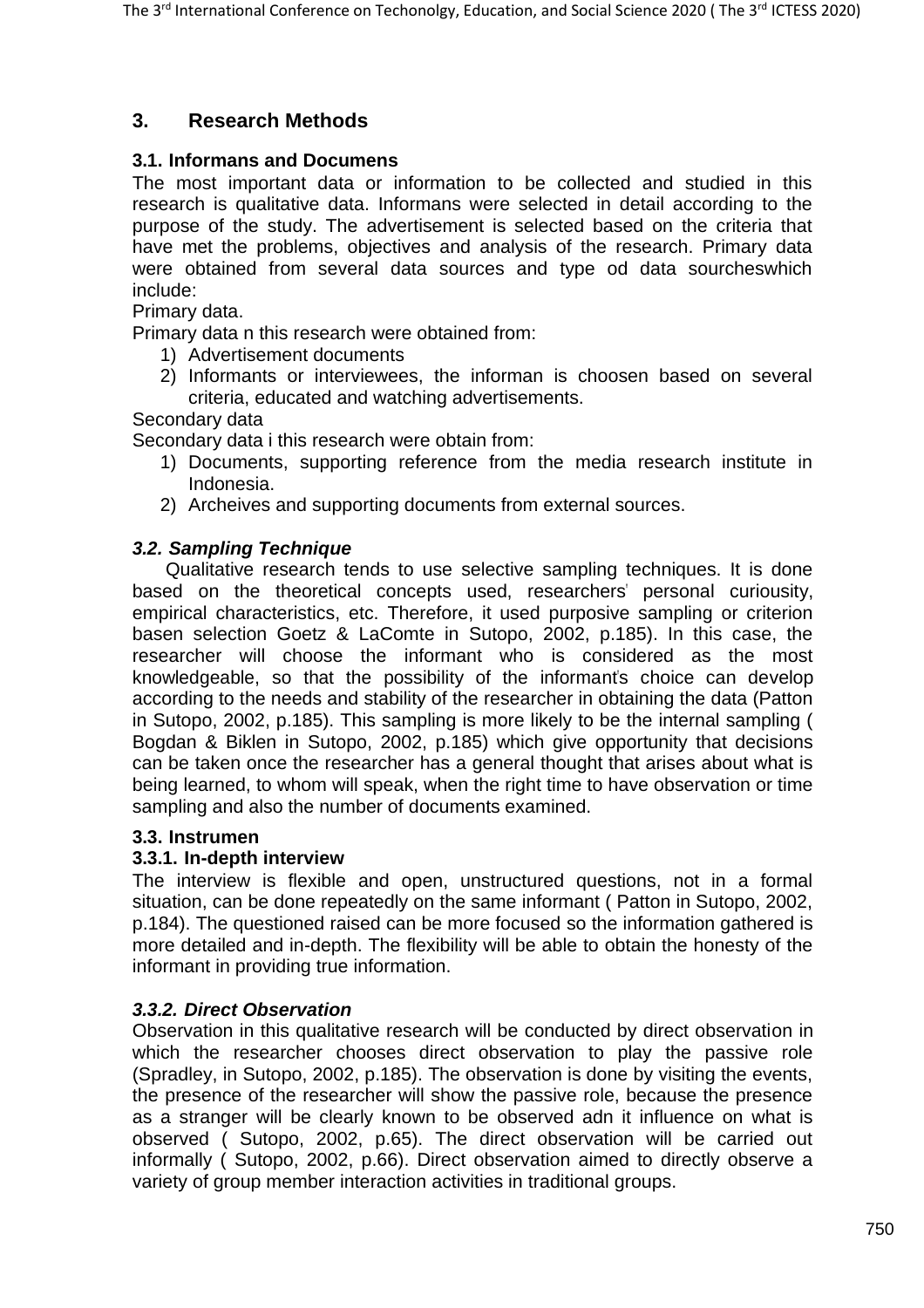Informally, the researcher will visit a family, socializing in informal interviews with women of members of traditional group relate to their activities in various activities within the group.

### *3.3.3. Content analysis*

This technique will be done to collect the data from documents and archieves about regional data, socio-cultural. The data taken from related institution are the number of people infected the viruses in Indonesia.

### *3.4. Procedure*

Based on the problem raised in this research, how the construction of the online media advertising in terms of media and social media, the type of research with the best strategy is qualitative research observing participant. This model develops previous research where there is a distance between the researcher and the investigator. The relationship between the researcher and the investigator are unified and holistic. Jorngensen (1986), agrues that observation method is based on 7 criteria, they are:

- Special interest in human meaning and interaction based on the member"s perspective or members of certain situation or circumtances.
- The foundation of research and its method is the presence and present dayto-day life.
- The form of theory that empasize the interpretation and resolution of human existance.
- The logic and process of research that is open, flexible, opportunistic and demands redefinition of what is problematic, based on facts obtained in real situations of human existance.
- In-depth, qualitative approach and case study.
- Applaying the role of participants which demand direct contact with the people
- The use of direct observation and other methods in gathering the information.

Becker (in Deddy: 162) suggested that observation involved are observation made while participating more or less in the lives of people under the research. Observation involved follow the people studied in their daily lives, seeing what they are doing, when, with whom and under what circumtances, and asking them anout thier actions. According to Denzim (in Deddy 163) observation is a field strategy that simoultanouesly combines document analysis, interviews the respondents ans informants, participation and direct observation and introspection.

### **3.4. Data Analysis**

Analysis technique was done using interactive analysis model (Miles & Huberman, in Sutopo, 2002, p.186). In this model, there are three analysis components, they are data reduction, data presentation, and drawing conclusion or verification. It is done interactively and data collecting process done in cycle. Data reduction is in the selecting process, focusing, simplifying and avtracting data from the field notes. This process is done during the research periode. Data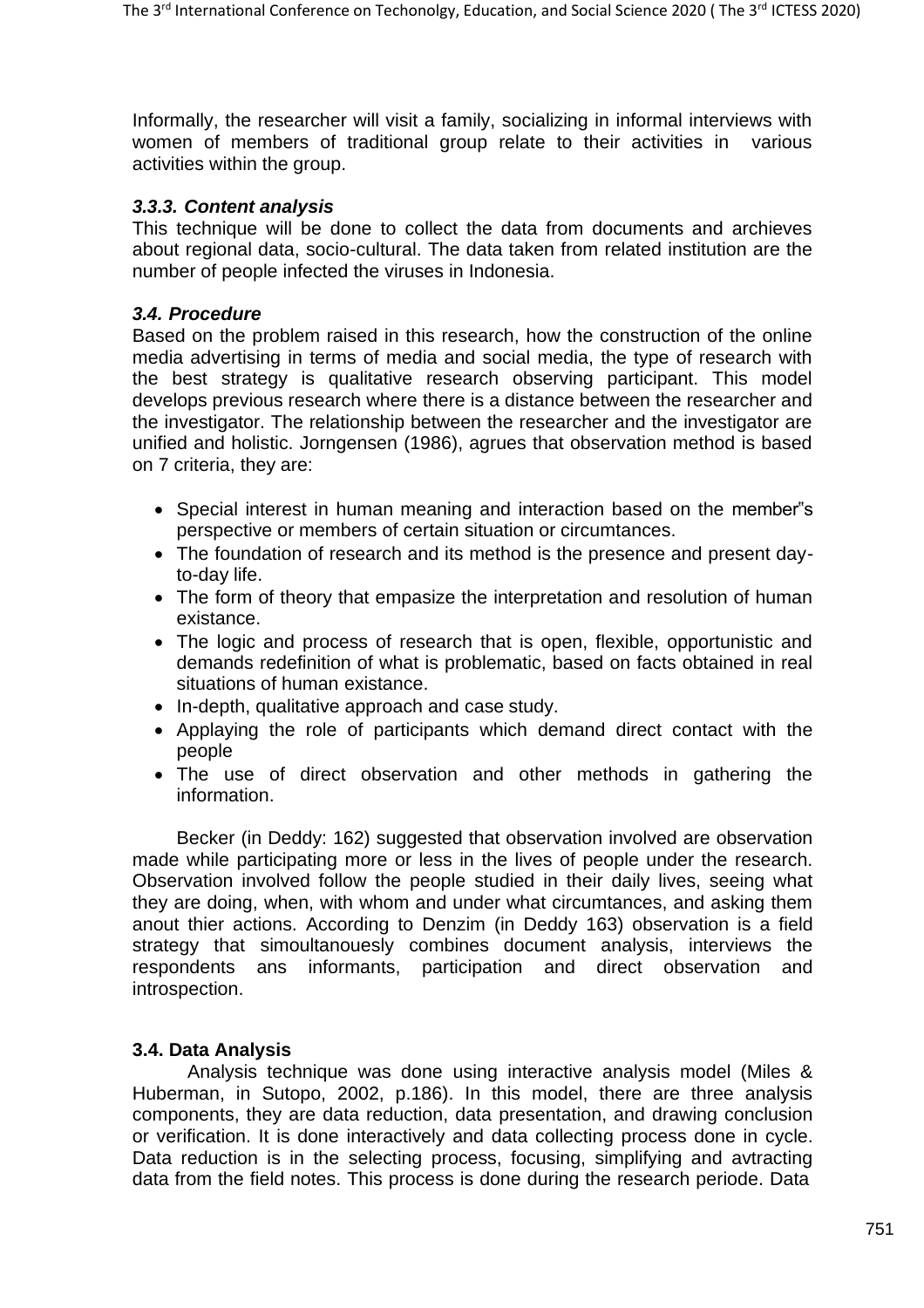reduction is done by making a summary of the field notes. The researcher also makes the code, focuses the theme, sets the limitation of the problem and write memo. While data presentation is a group of information organization, the description in the form of narrative that allows the conclusions of the research can be done.

Data presentation are not only in the form of narrative sentences, but also matrices, pictures or schematics, networks of interrelated activities and tables. The conclussion and verivication are done since the beggining of data collection by recording the rules patterns, statements, possible configurations and directions of cause and effect and various propositions. Conclussions need to be verified so that they can really be accounted for by repetition activities for the purpose of strengthening, fast retrieval of data discussion.

In carrying this cycle process, the researcher keeps working on the components analysis and data collection. Afterward, the researcher works only in three analysis components after the data collecting process completed. After all the data colleted, the next step is doing contructivist analysis by Peter L Berger and Lucman.

Furthermore, the data in the form of advertisement document are analyzed using discourse analysis with constructivist paradigm as the framework and perspective for analysis, while the construction of viewersis analyzed usind constuctivist qualitative analysis.

The strategy used is based in the steps proposed by Seiddel (Sutopo, 2002, p.33), they are as follow:

| <b>NO</b> | <b>DESCRIPTION</b>                                                                                  |
|-----------|-----------------------------------------------------------------------------------------------------|
|           | Taking notes that produce field notes, put the code so that the data<br>source can be traced;       |
|           | Collecting, sorting, classifying, syntesizing, summarizing, and making<br>index;                    |
| 3         | Thinking, by making meaningful data category, looking and finding the<br>patterns and relation; and |
| 4         | Make general findings                                                                               |

### **4. Result and Discussion**

### **4.1. Media and Advertisement Construction**

Language description of the message in 4 minutes five seconds advertisement is as follows: " What is corona virus. This school holiday is totally different. We are prohobitted to play with friends, go to mall, and visit friend in their house. My father and mother are also at home. But, sometimes my mother have to go to market. Then my father said to my mother, "Mom, don't forget to keep the physical distance in the market". Keep the distance. Like a car. And when my mother gets home, I run to her. But my mom say "keep the distance with me". I am so sad, what happened to these people?

But finally I understood. Keeping distance is important. Because we are trying to avoid corona virus*. Corona virus is newly discovered virus. In Latin, "Corona" menas crown. Once the corona virus enter the lungs, it starts to damage our body*

*. We get sick, fever, sneezing, coughing. When one cough, splashes of saliva come out of our mouth. By riding the spit splashes, corona virus transmited into other people's body and then go through the lungs. Although not all people get*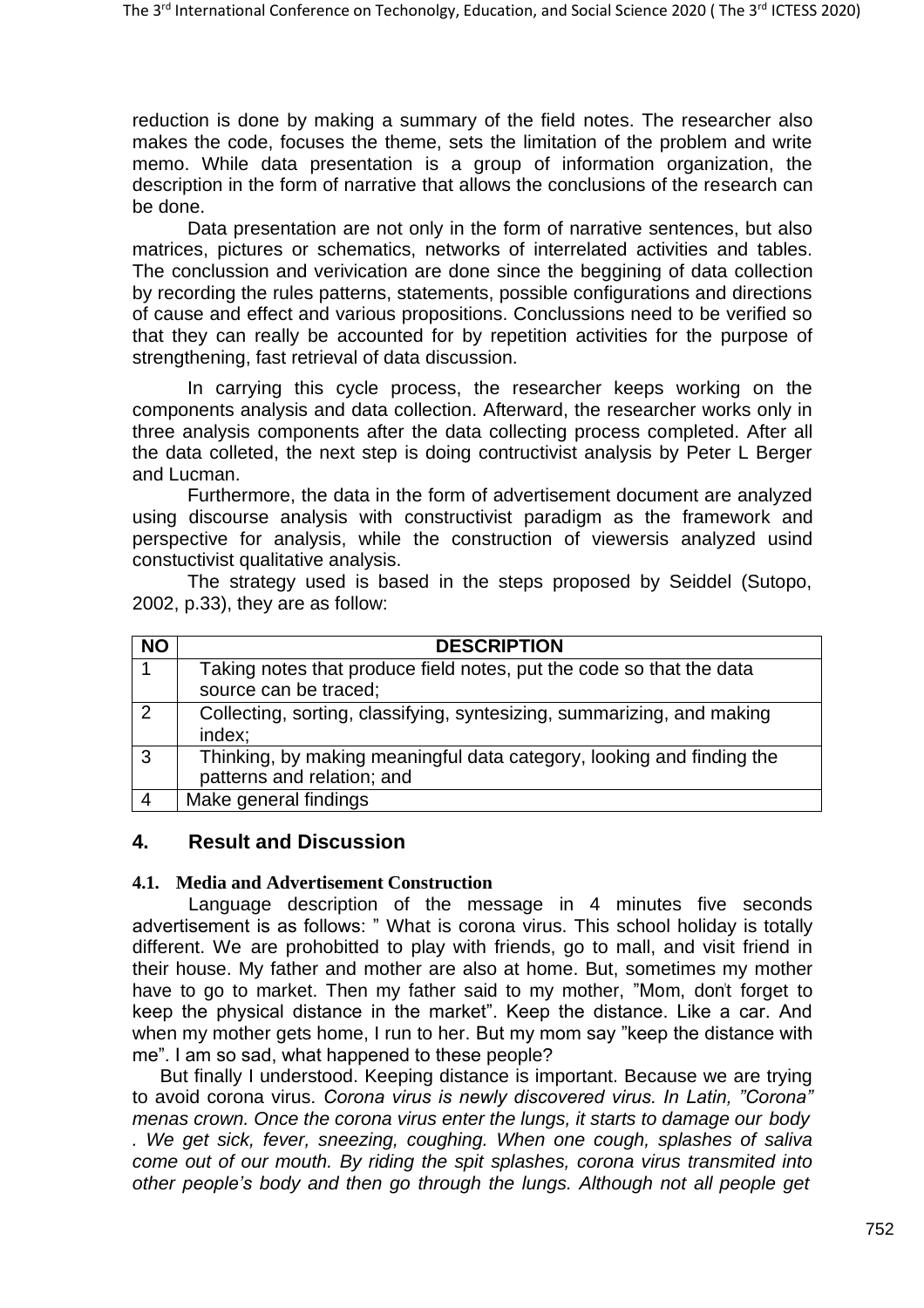*sick, but corona virus can stick anyone. Because viruses are everywhere. On the bookshelves, in the playgrounds, in toys, event in lift that look clean and shiny. If someone presses the button the he touches his mouth, the corona virus can enter right away. Corona virus is really ridiculous.*

But, I know how to avoid it. One way is to wear mask. When the virus rushes towards us, the mask immediately blocks them. I also wash my hands more often with soap. I like to make a lot of foam to kill the viruses. And once they die, I immediately rinse with clean water. Weeeee, I guess... I guess... But there are also people who cannot get away from corona virus, namely health workers such as doctors and nurses. Wearing personal protective equipment, they fight against the corona virus everyday. They are not immune, but they are brave, sincerely helping. All region are also fighting together againnst the virus. The government made regulations so that we are all safe. Health workers work day and night for our health. Let's concuer the Corona Virus together!!! Hmmm.... But what can I do? Oh I know! As long as we stay indoors, the virus will not spread. So, I play it at home. While adults fight the Corona virus in their own way. We wait when Corona virus recognizes eternity! Mwuahahahaha!!!! So, I can play again. Hehehe....

There are three parts to the type of advertisement language disclosures in this advertisement. First is the expressiom of confussion the child seeing the current situation of the Covid-19 pandemic. The children are confused and wonder, it shows the curiosity of the children presenting using children language. The children need to understand the problem and it is revealed fro the words and sentence uttered that the children finally know the situation dealing with the virus. The three children conveyed suggestion to avoid the virus by staying at home. This public service advertisement conveys a message that the society understand, behave and change the beahvior according to the purpose of this advertisement.

In principle, the broadcasting advertisement in mass media especially online media is a tool for product marketing. Advertising is a part of marketing. Advertiesment functioned to inform the products, persuade by communicating the product to the purchase, the advertisemnet also reminds consumers loyalty to keep on remembering the product and do not move to other products. In the next stage, advertisemnets should be able to educate potential consumers to be influenced by the positive impression of advertisements.

Through advertisement, consumers are affected socially, economically and psychologically. The social impact ilustrates how consumers perceive a certain position when consuming certain products. Product selection and usage behavior has become a lifestyle. The selection of certain brand is a symbol of social status. Advertising alsi has economic impact where advertising is able to stimulate the needs and desires to some into contact with certain products and brands. Advertising also has a psychological effect because the appearance of a brand in a particular advertisement is able to make potential consumers persuaded constantly by the display of the advertisement repetedly.

Advertisements do not appear by themselves, when it is airing on online media, typically this 30 seconds advertisement have been passing a long process. There are professionals who work behind advertising. These professionals work with great creativity to solve client's very complex problems. The creative team plays an important role in creating advertisements. Clients come to get supports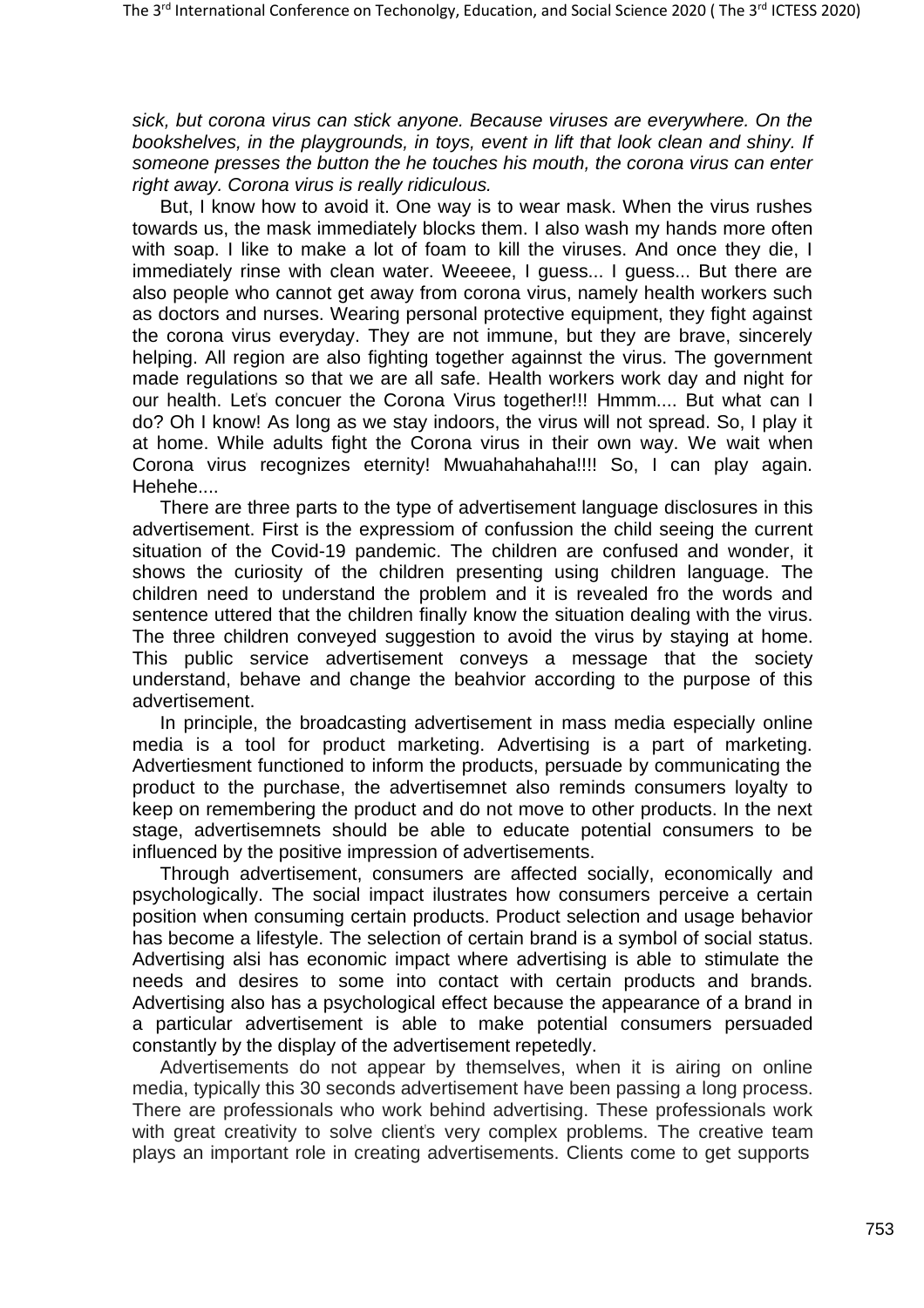of their problems, namely marketing problems. Advertisement for marketing is one of the mixing part in supporting marketing success.

Children advertisement in online media appear to meet the market demand. The children animated advertisement on *Waspada Corona* is sponsored by the Indonesian Ministry of Health. This public service advertisement includes noncommercial advertisements or non-profit advertisements. The purpose of noncommercial advertising is to convey information and educate the public dealing with the government programs. This advertisement is displayed in online media and it has been published with sharing methods to Local Government Portals. This advertisement sells ideas or is called social marketing. Social marketing is a way designed to motivate people to be able to change behavior (which is considered less profitable for themselves, society and the environment) towards a better life by staying based on the use of the marketing mixing. (Chasanah, 2013: 19)

Social marketing is the use of marketing principles and techniques in influencing the target audience to voluntarily accept, reject, modify, and abandon a behavior for the benefit of individuals, groups and society as a unity. Social marketing seeks to influence people to abandon addictive behavior, adopt new behaviors and receive unexpected experiences. (Chasanah, 2013: 19)

The reality of media in conveying advertisment is advertisement to fulfill the advertising function. The choice of advertising language is presented to communicate a purpose namely *Waspada Corona*. The advertisement language used in *Waspada Corona* is said as fine and there is no problems. The consideration is that this advertisement uses children's endorsers because the target audience is children. The sentence structure used is simple language with familiar terms that are easily understood by children. In this advertisement there are no scientific terms which are difficult to understand. The choice of scientific terms is explained eloquently and in detail. The accent and delivery method is also simple, with a rising intonation that inspires a unique spirit directed to children. Choice of words, arrangement of sentences, style of delivery arebusing methods with children as the target. From communication the point of view and the language of choice, it is said right.

This children advertisement is animated version, this version reveals an attractive method using images and funny scenes. It is preferred by children. Animated shows are identical to children, although in this advance high-tech era, the animation shows are not only for children. But animation is still an attractive viewing choice for children. Animation has many advantages in explaining the circumtances changing every time. This is helpful in explaining the procedure and sequence events. (Utami, in Simarmata, 2019: 13) Animation is suitable for creating reality from artificial thing, something that cannot be captured by reality in visual images. (Simarmata, 2019: 13) Because of its excelence, animation technology has been able to increase the number of fans showing animation in the world such as in developed countries like America and Japan. The animated version is able to create fictional characters such as Bathman, Superman, Doraemon and Disney characters.

Furthermore, seeing from the media, advertising chooses the advertisement language solely as an effort of social marketing strategies so that the advertising message can be easily understoond, communicated well and it can achieve the objectives as intended by the owner of the message (Government). The creative team in the advertising industry has no interest in choosing the language either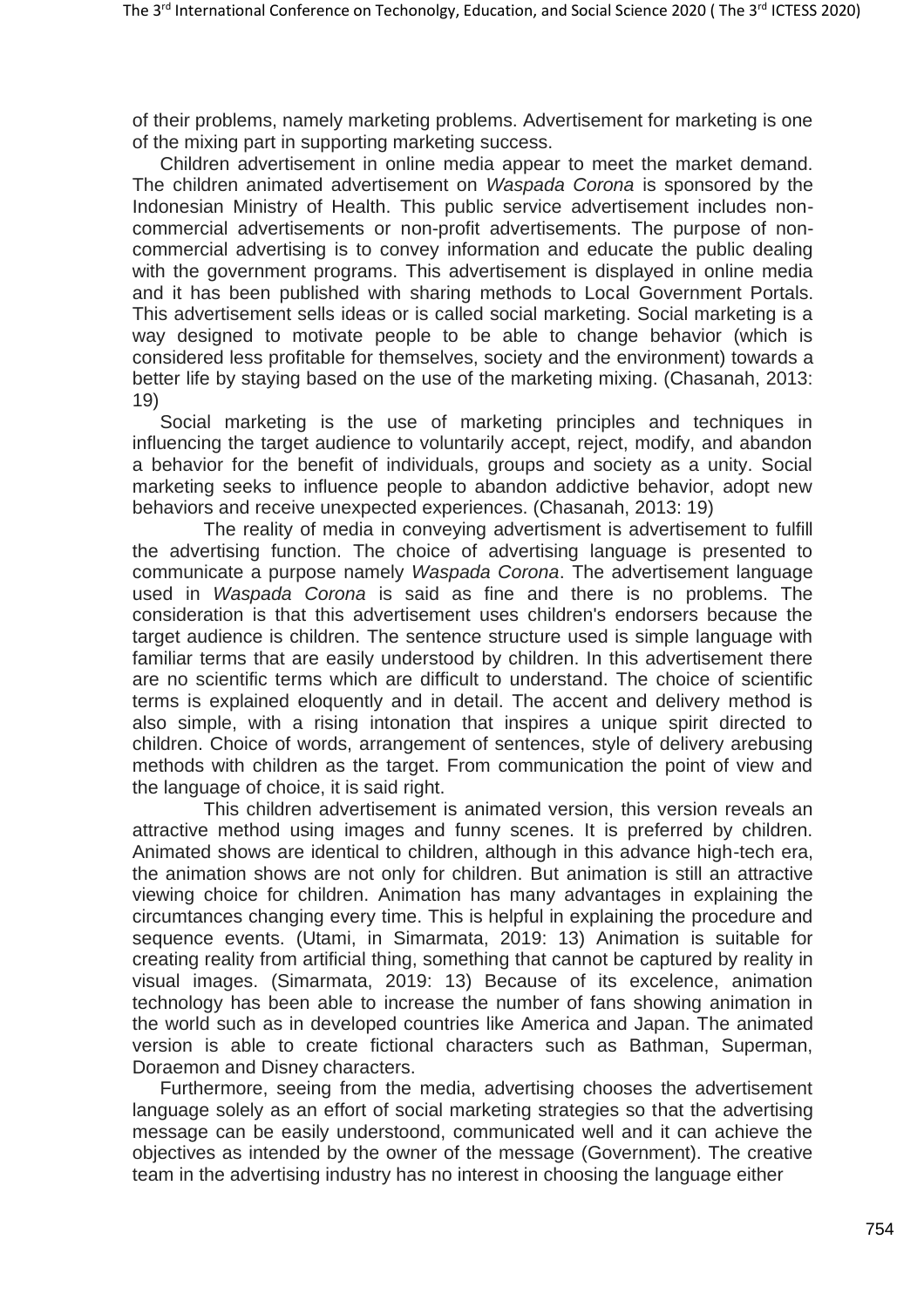ideologically, politically, and political or group interests. As creative people, advertising messages in the form of language are designed to meet client demands, so messages are designed and organized to "sell" by informing, and persuading. Sometimes clients have special marketing problems, for example to hold the pace of competitors' products. For this reason, the draft message must support the marketing interests.

### **4.2. Semarang Society Construction**

Media and social reality are not always similar moreover for the researcher, it must be different. Semarang society saw that the composition of the language of animated children advertisement *Waspada Corona* is trully shocking.

### **Natural Construction**

Children"s language is built naturally. Children have a typical character, It is curious. The begining of the advertisement express the questioning message. The question why? Why is a proof that there is something they do not undestand and the children wants to know the answer. In the millenial era, children have high curiousity. They explore ther curousity in online media. They have their own gadget, choose and sort information they prefer.

### **Intellegent and Smart Construction**

Word and sentence choice in the disclosure of advertising message builds a perceptions that children are intellegent and smart. Intellegent means clever and competent in thinking. Smart and intellegent are also called as hodiernal. That is the picture of advertising language. On the second part, children are constructed as they understand the problem very well. It shows that the children know Covid-19 very well and they can explain their knowledge and understanding fluently and communicatively. The style choosen is a typical style aimed at children with simple sentences and rising intonation. It is the typical style of children communication.

### *Expert Construction*

The delivering of health messages in advertisement creates an image of a health expert. Because a health expert understand the health message wholy and detail as shown in the advertisement.

### *Scientist Construction*

The use of scientific word which are explained again in easily understood language also shows scientist impression. Some languages messages choose scientific language. The message was delivered by a scientist.

### *Cleric Construction*

The advertising language expresses behavioral suggestions, an attempt to advise that they are obeyed, in religious sense called fullfilling the function of cleric.

### *Islamic Values Construction*

Delivering kindness and inviting goodness to look after self, family and society are part of the values of pierching in islam. Sincerity in sacrifice, volunteering, helping others witout expecting rewards. In social reality, the messages implied have been able to build the social life in the society.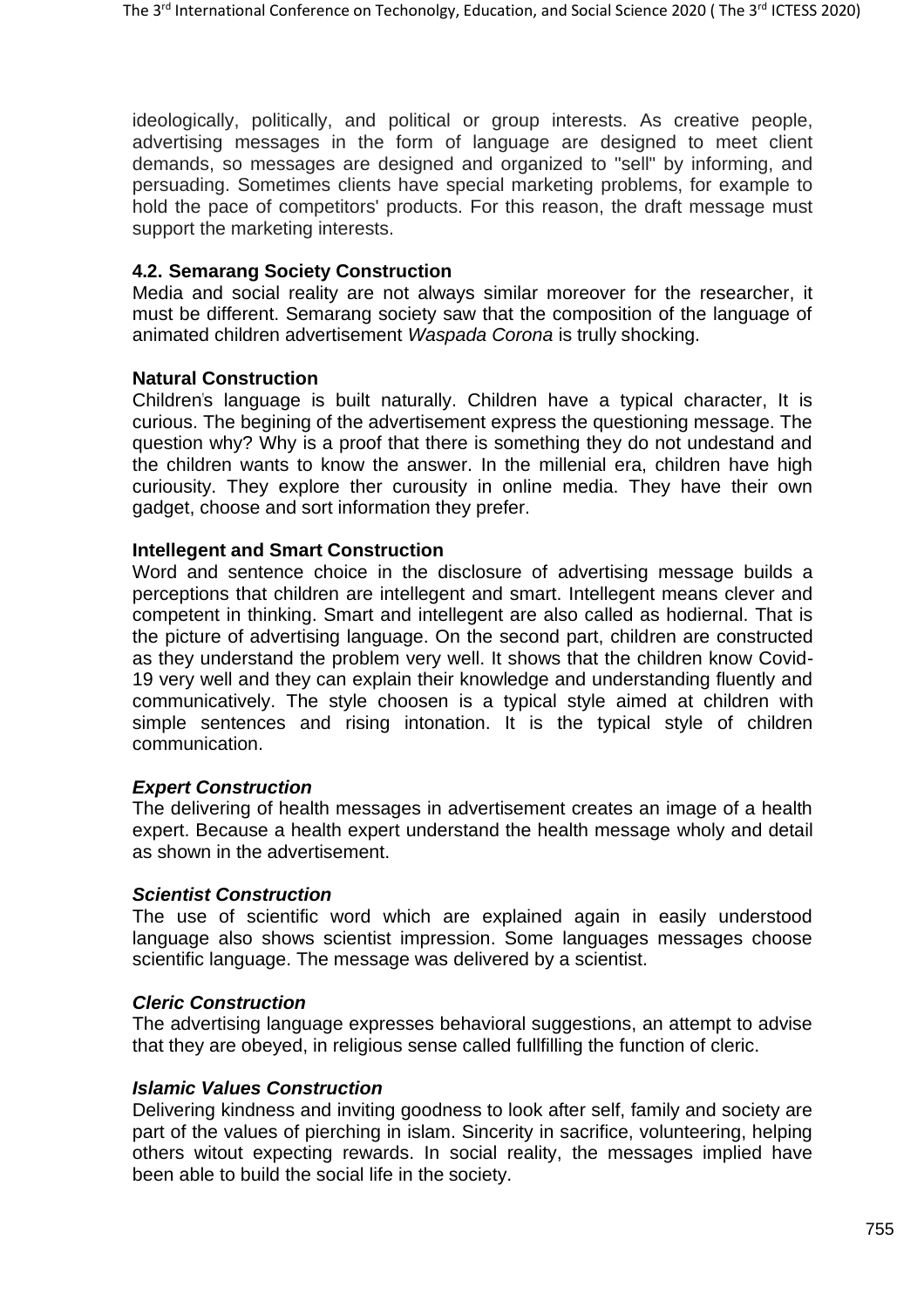### **4.3. Discussion**

Online media advertising has the main function to support the process of marketing. For product or service owner, purchasing duration with high price is not a problem as long as it is able to boost product and service sales. However, sometimes there are obstacles during the marketing process such as less competitive prices, inadequate places, substandard distribution, ineffective promotional campaign and so on. In overcoming those problems, field research is needed to help answering and solving the problem. Practical reserach such as marketing research and advertising research is expected to able to support good marketing.

In the era of the rising media text studies, academics are also interested in conducting the research in advertisement. However, the study of media text often aimes specifically and does not directly support the success of marketing. Media text study is study using semiotic method discourse analysis, framing and hermeneutics. Likewise, more global paradigms in studying mass media advertising. For example, the constructivism paradigm in addition to the critical and interpretive paradigm.

Reserchers prefer to interpret existing message to designing their own advertising messages, or measuring how effective the message is conveyed. This research is often seen as not helpfull in supporting the effectiveness of advertising and marketing. Understanding the advertisement message especially in terms of language is very interesting. Researcher do not intend to criticize or assess whether it is the same or right but it give more value that advertising message compiles with creative advertising strategies have possitive values that are easy to remembered by the viewers.

Is it true that mass media constructed advertisement? How mass media construct advertising content in the media, and is it true that the media survives on the vision, mission and ideology of the institution? Does the media have priority interests in the companies image and bussiness dynamics?

## **5. Conclusions and suggestions**

The Media is not the only institution that participates in constructing advertisments. Advertisements work is a team work, it need many parties to create an advertisements. Advertisement is designed for the main purpose to support marketing. The media air the advertisements on behalf of the owners products and services. The construction of the media on advertising is the construction of market.

Society has freedom in building mass media advertisement construction. Society has a unique way of constructing media messages, construction comes naturally when they consume media content. Society grows and develops together and integrates with the social, psychological, cultural and religious environtment. This environment put colours in the indset and way of thinking of the commuity towatds a phenomenon. It is including the phenomenon of advertising content.